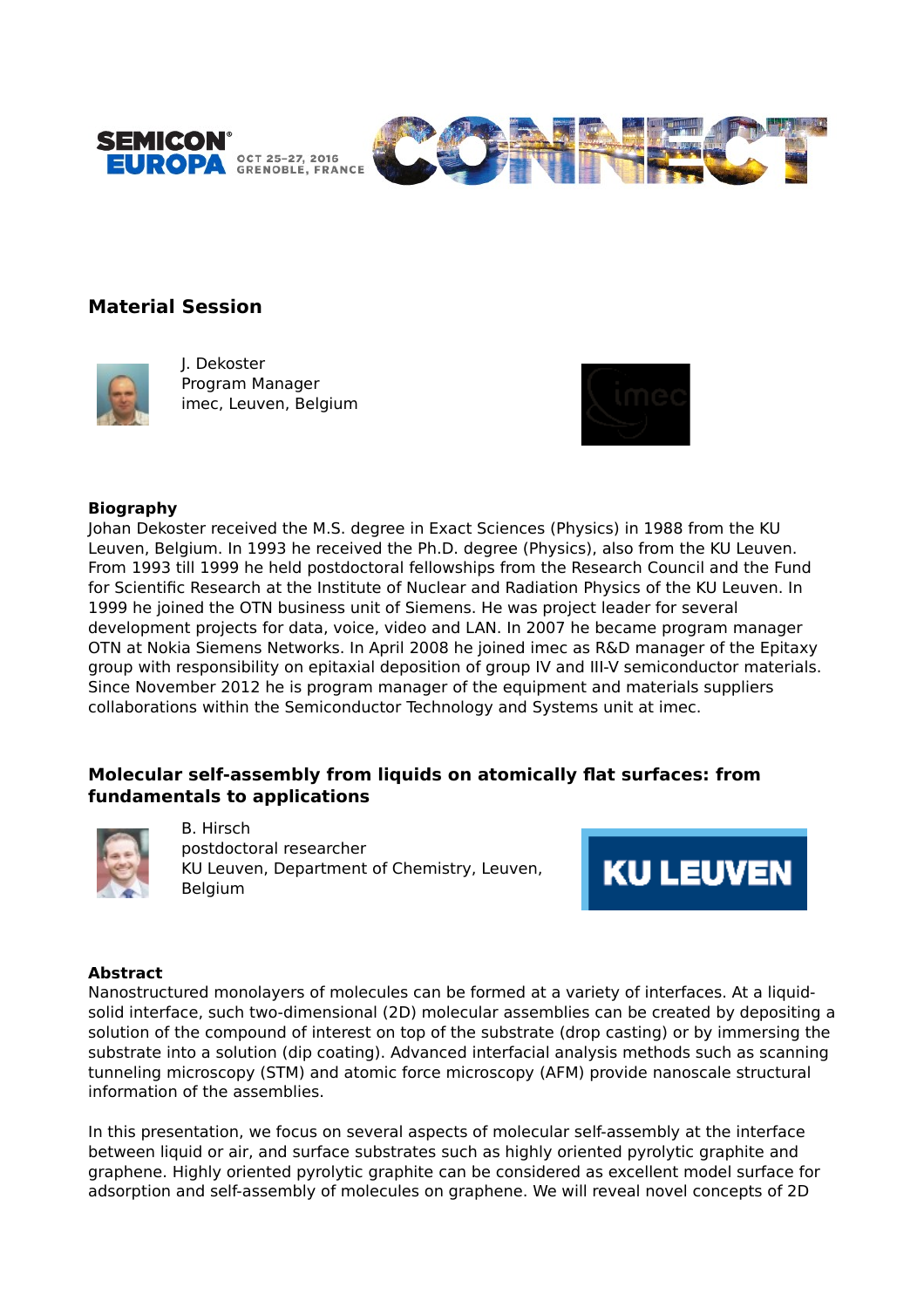crystal engineering including the effects of solvent, solute concentration, temperature, and other external stimuli. Self-assembly controlled under nanoconfinement conditions also delivers insight into thermodynamic and kinetics aspects of these systems.

We will demonstrate molecular self-assembly based functionalization of graphite and graphene. Various applications will also be presented.

### **Biografie**

Brandon E. Hirsch obtained his Ph.D. in physical and materials chemistry in 2016 from Indiana University (USA) under the supervision of Professor Steven L. Tait and Amar H. Flood. His doctoral work focused on the investigation of stimuli-dependent surface confined supramolecular self-assemblies. Currently, he is a post-doctoral fellow at KU Leuven in the De Feyter group where his research involves chemisorption on graphene surfaces.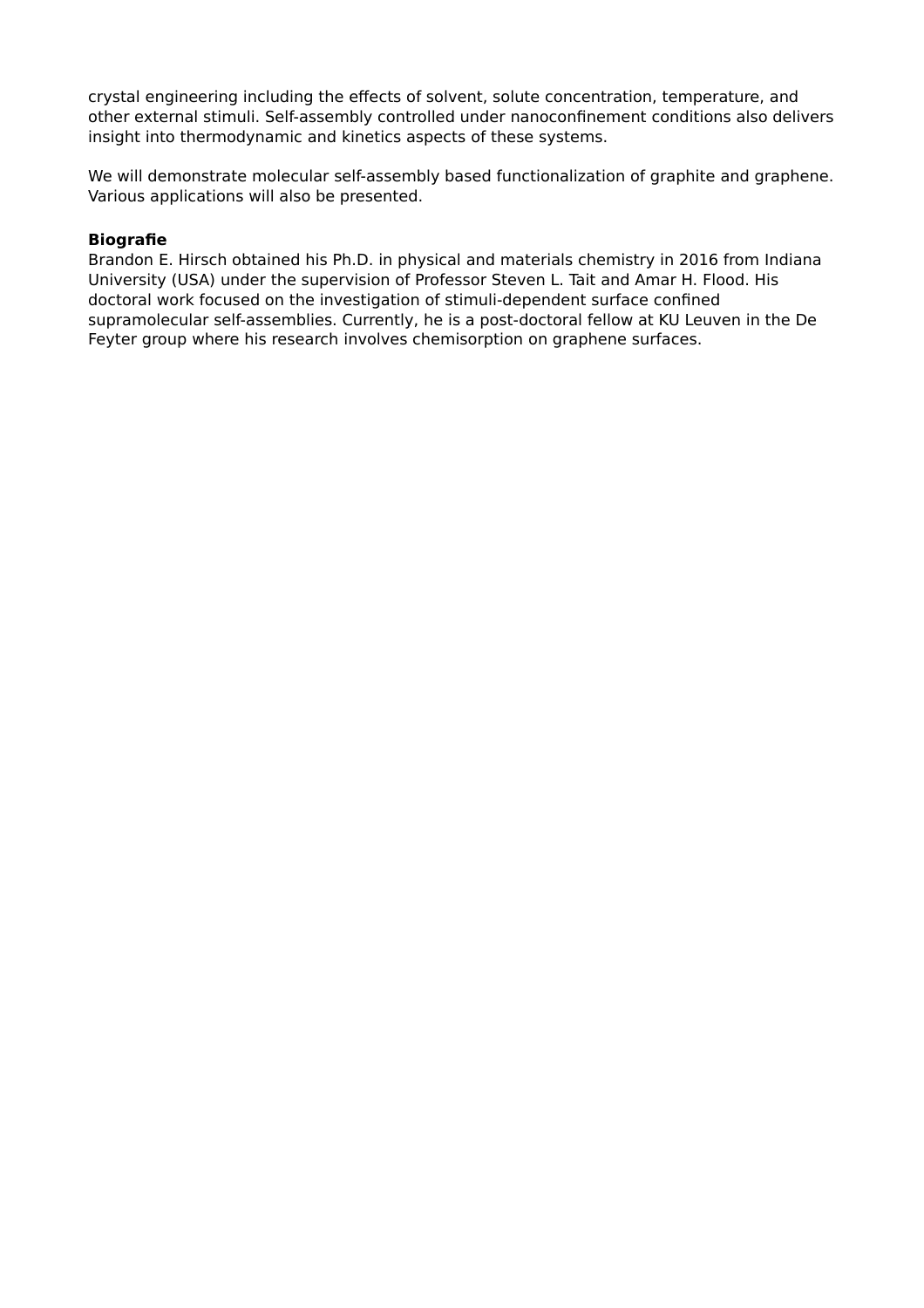# **2D and graphene - Status of the Graphene Flagship and the potential applications**



K. Hjelt Head of Innovation Graphene Flagship / Chalmers University, Gothenburg, Sweden



### **Abstract**

With a budget of €1 billion, the Graphene Flagship forms Europe's biggest ever research initiative. The Graphene Flagship is tasked with bringing together academic and industrial researchers to take graphene from the realm of academic laboratories into European society in the space of 10 years, thus generating economic growth, new jobs and new opportunities. The core consortium consists of over 150 academic and industrial research groups in 23 countries. The Graphene Flagship is implemented as four divisions and a total of 15 research Work Packages. A brief overview of these work packages and the related innovation activities is given. The most promising application areas are also discussed.

The excellency in science and technology for graphene and related 2d materials developed within the Graphene Flagship pave the way for future innovations and applications. While the main graphene applications are still several years into the future, there are already a number of promising emerging application areas and concrete advances towards commercialization. These include the latest developments in the work packages for electronic devices, photonics and optoelectronics, flexible electronics and wafer-scale system integration.

#### **Biografie**

Kari Hjelt, Head of Innovation, Graphene Flagship PhD (Eng.), MBA

Kari Hjelt has extensive experience in ICT and over 15 years career in corporate venturing and research. At Nokia he established a number of ventures and two research laboratories. His last tenure at Nokia was Director, Research Innovations. Since then he has been a co-founder and advisor to several high-tech SMEs. He currently works in Graphene Flagship as the Head of Innovation and is a member of the Management Panel and the Executive Board.

He received his PhD in 1997 with "Photoluminescence and growth of compound semiconductors" from Helsinki University of Technology. He earned his Executive MBA from London Business School in 2010. Kari holds 7 patents and has published 40+ reviewed publications.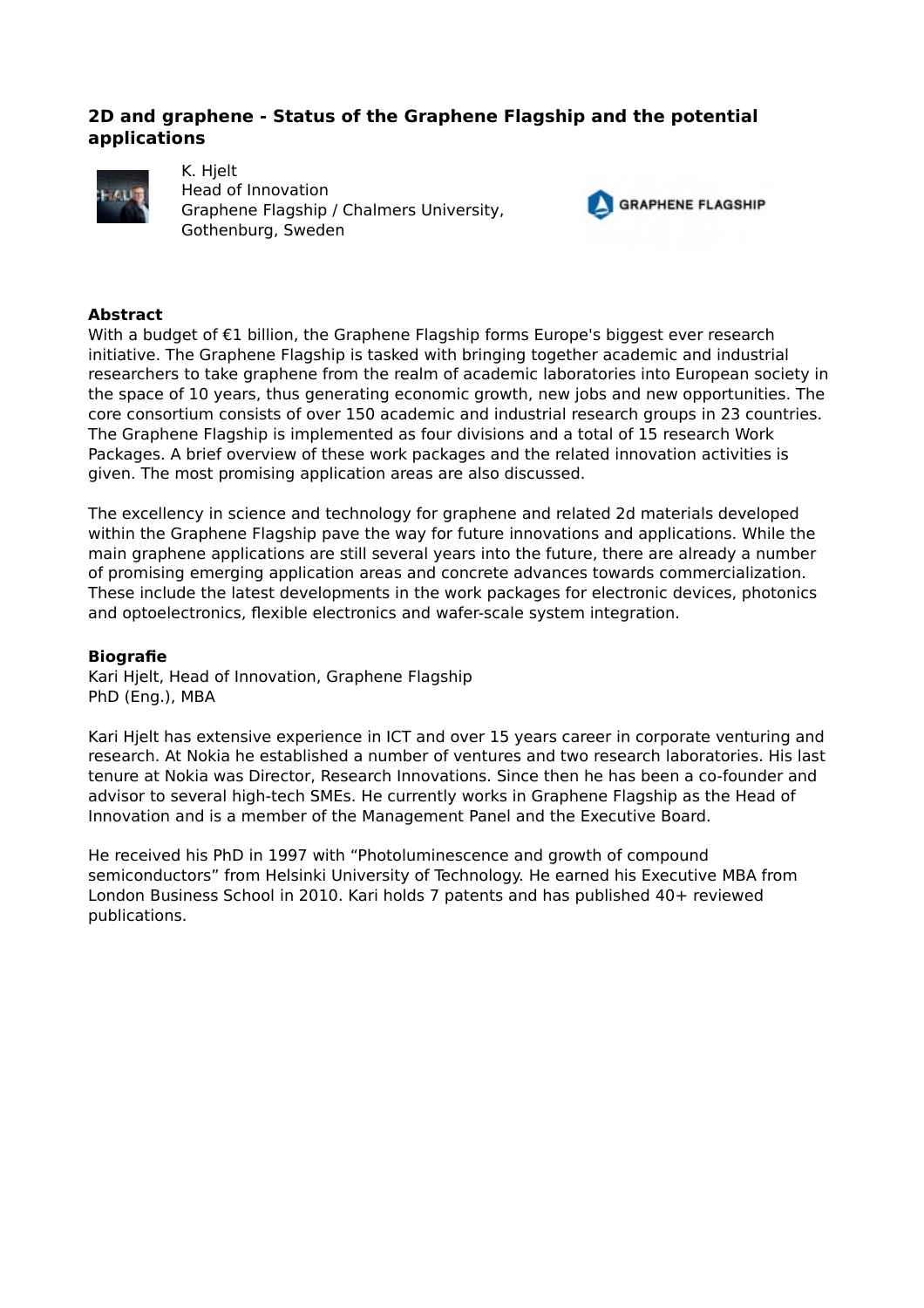# **Advanced materials processing with ALD and CVD precursors**



N. Blasco Advanced Materials Director for Emerging Products Air Liquide, Advanced Materials, Paris, France



### **Abstract**

Chemical vapor deposition and its more recent offspring Atomic Layer deposition are workhorse technologies for thin film deposition in the semiconductor industry. The critical dimension shrinkage and the move to ever more aggressive wafer topography is further accelerating the adoption of CVD and more particularly of ALD processes, owing to its capability to deposit perfectly conformal films, whether conductive or dielectric. The versatility of the technology has also enabled the introduction of multiple elements and materials in advanced chips, and of multiple flavors of well know material like SiO or SiN to meet specific integration needs. While hardware engineers worked on tool improvements to extend CVD capabilities and make ALD production worthy, a new breed of process chemists started designing molecules to meet process and integration challenges from the chemistry angle. Such challenges were generally related to at least one of the following aspect: a- decreasing thermal budgets, b- the need for highly conformal films, c- the need for films with more extreme electrical properties (higher k, lower k, lower resistivity, better EM barriers), and the need for ancillary and sacrificial films to support complex lithography schemes.

Addressing these challenges means resolving a multivariable equation of finding in time a molecule that meets all requirements related to process performance, scalability, safety, and affordability.

The presentation will illustrate through a few examples how chemical innovation has enabled recent advances in chip manufacturing, such as the tuning the ligands of a molecule to facilitate it's delivery, or the design of a brand new substance to double the throughput of SiO2 ALD in multiple patterning schemes.

#### **Biografie**

Jean-Marc Girard graduated from the Ecole Normale Superieure de Lyon in 1992 and holds a PhD in plasma physics from the CEA (French nuclear research institute). Joining Air Liquide in 1995, he held different R&D management positions in Europe and Japan, all related to semiconductor materials and applications. In 2002 he became Marketing Manager for Advanced Semiconductor Materials, and founded in 2005 the ALOHA™ ALD/CVD precursor product line, which he managed until 2010. Thereon, as CTO of the Electronics World Business Line and Air Liquide Fellow, Jean-Marc contributed to the acquisition and merger of Voltaix with the ALOHA organization to create Air Liquide Advanced Materials. Now CTO and Director of R&D, Jean-Marc's role is to define the technology roadmap, the IP and the collaboration strategy of Air Liquide Advanced Materials, to drive the associated R&D and to manage the product development execution.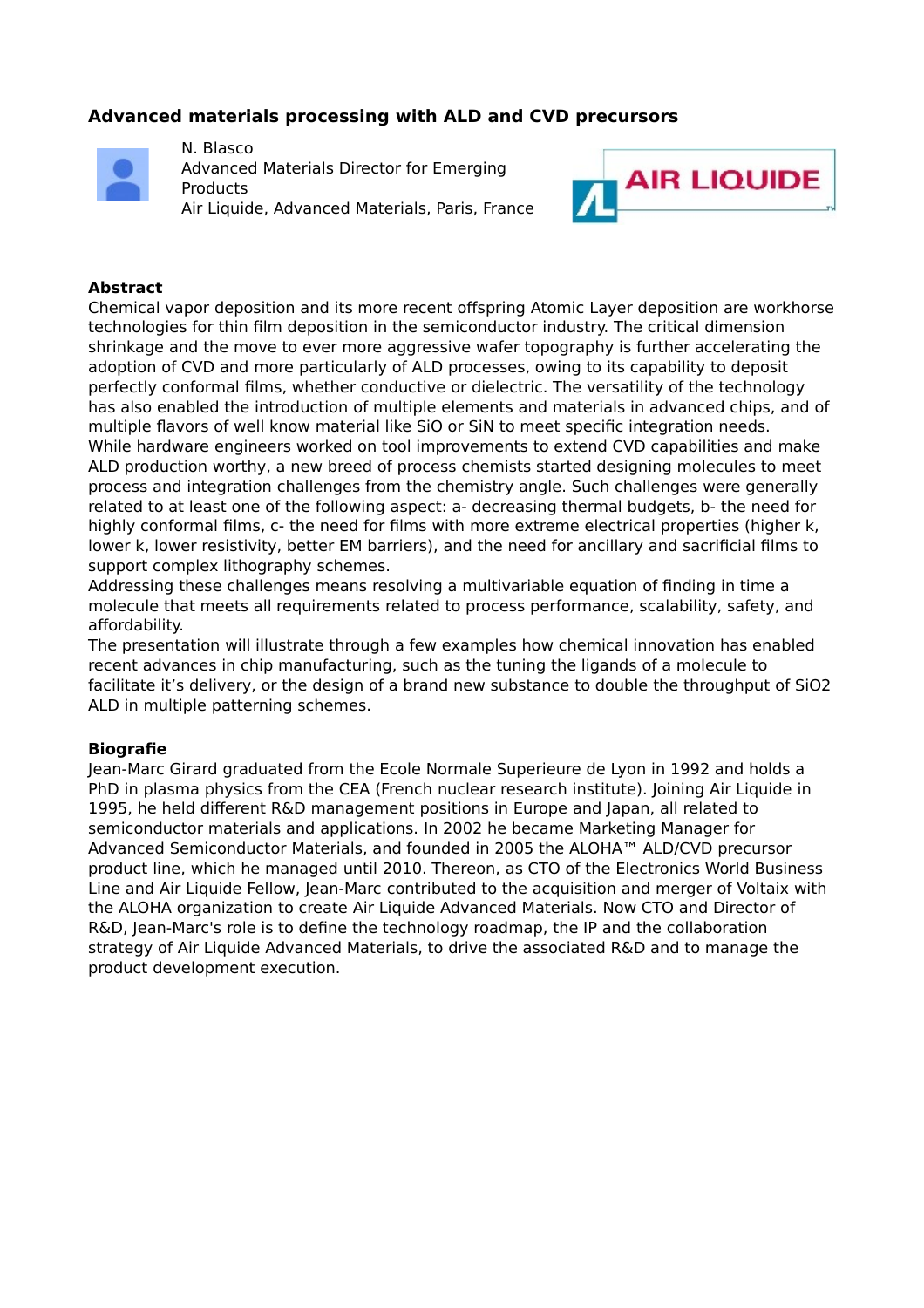# **III-V selective area growth on Si: from Logic to Photonic applications**



C. Merckling Principle Scientist imec, Leuven, Belgium



### **Abstract**

Driven by fabrication cost reduction and device performance improvement, the Silicon semiconductor industry continues its never-ending pursuit of new approaches for fabricating integrated circuits. In this context, the monolithic integration of III-V semiconductors epitaxially grown on Si substrate have been attracting much attention as building blocks for nextgeneration electronics and photonics due to their potential intrinsic properties.

Direct heteroepitaxy of III-V compound semiconductors on Si has traditionally represented a formidable challenge, due to the high material mismatch (lattice parameter, polarity, thermal coefficient, ...) between Si and III-V semiconductors generating high density of defect density during the epitaxial process. To overcome this, selective area growth of III-Vs in a pre-patterned Si substrate by Selective Area Metal-Organic Vapor Phase Epitaxy allow the possibility to obtain high quality and reduced defect density III-V based active layers onto standard Si(001) substrate.

 Using this approach we integrate III-V materials monolithically on Si while focusing on both ultimate trench widths (W < 20 nm) scaling as well as relaxed trench dimension in function of the targeted application. We report here on the heteroepitaxy of InP buffer on initiated from a  $\leq$ 111 > V-groove Si surface and discuss the unique relaxation mechanism of such compound with respect to Si substrate. We derived a fundamental understanding and theoretical modeling of the growth mechanisms in STI trenches as well as the determining role of the InP nucleation layer. The subsequent growth approach of InGaAs active layer, used for both nFET or Laser applications, is further studied.

Finally, III-V based electronic and photonic devices realized using selective area growth technique are presented and benchmarked to the current state of the art.

### **Biografie**

Clement MERCKLING received the Dipl.-Ing. degree in Microelectronics in 2004 from the Superior Institute of Electronic and Numeric (ISEN) and the M. S. degree in Material Sciences in 2004 from the University of Lille. He obtained his Ph. D. graduation in Material Sciences from the Ecole Centrale de Lyon in 2007. His researches were focused on the Molecular Beam Epitaxial (MBE) growth of High-k dielectrics on Si for CMOS devices. In 2007, as postdoctoral research associate from the Katholieke Universiteit of Leuven, he joined IMEC Ge/III-V program. During the period 2008 - 2013, he was research and then senior scientist at IMEC, driving the Molecular Beam Epitaxy (MBE) activities including III-V semiconductors epitaxy, high-k oxides growth and high- $\Box$  channels (Ge, III-As, III-P & III-Sb) passivation studies. Since 2013, as a principle scientist, he took responsibility of all Group III-V epitaxy activities, focusing on selective area growth of III-V compounds by Vapor Phase Epitaxy (MOVPE), key step for future CMOS technology nodes. He is the author or co-author of more than 100 papers in scientific journals and more than 120 contributions to international conferences. He received in 2008 the "Young Scientist Award" from the City of Lyon as well as the Researcher (CR2) CNRS entrance exam from France.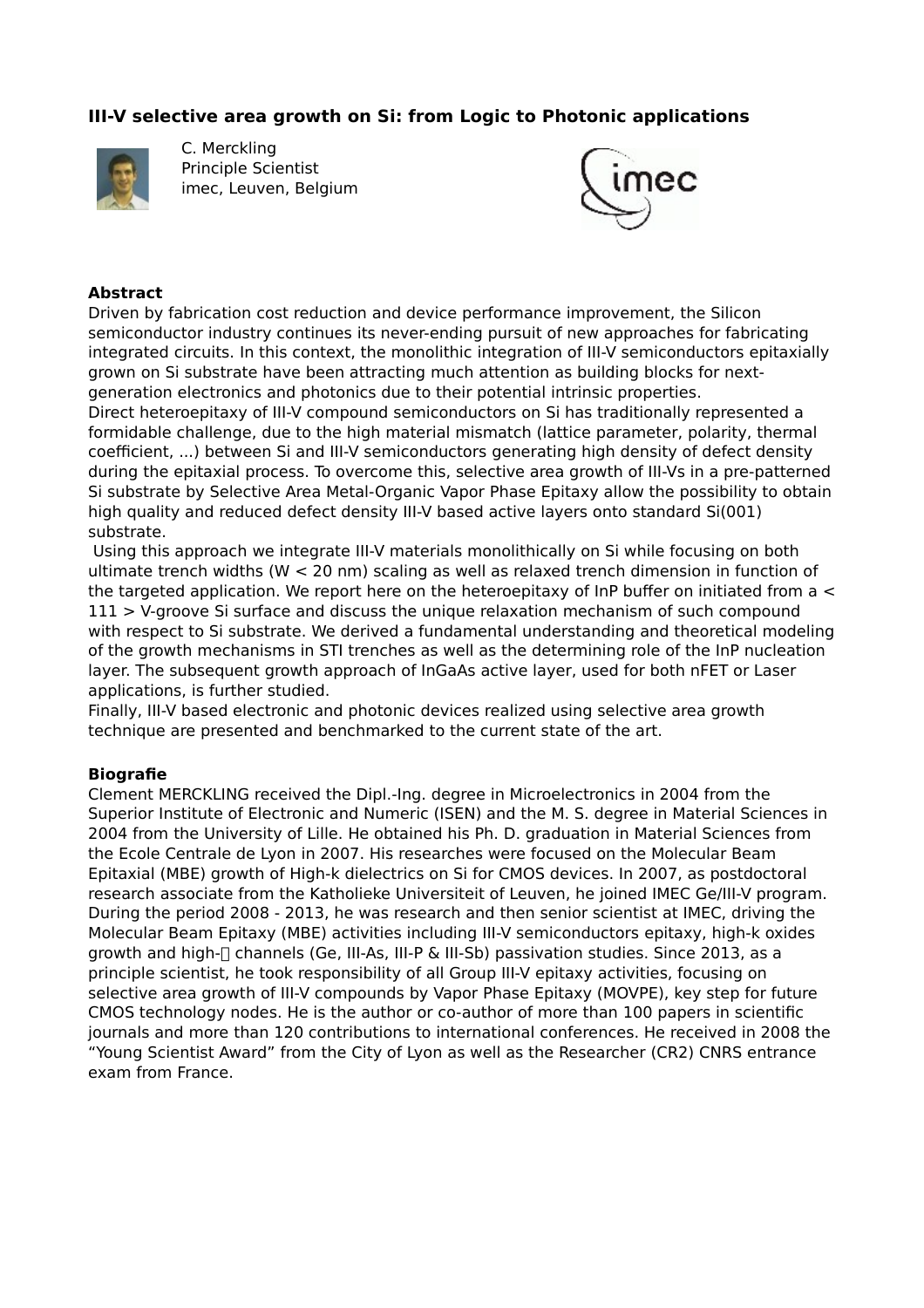# **Hot-Wire Assisted ALD: From Idea to Realization**



A. Kovalgin Associate Professor MESA+ Institute For Nanotechnology, University of Twente, Enschede, Netherlands



#### **Abstract**

Atomic Layer Deposition (ALD) was conventionally developed as a purely thermal process to deposit two-element films such as oxides and nitrides. ALD of single-element films (metals and semiconductors), with a few exceptions, is still a difficult task. Plasma-enhanced ALD (PEALD) can enable deposition of certain single-element films but has a reduced step coverage compared to thermal ALD, can cause damage to the wafer under treatment and involve a large variety of chemical reactions. As a result, the wafer surface may be exposed to many ions, radicals and atoms, as well as UV photons. This makes the composition and structure of the growing film not trivial to predict and control.

This work explores alternative techniques to generate radicals without plasma. We choose processes where dissociation of a certain precursor, to form radicals, can be achieved by collisions with a hot tungsten wire heated up to a temperature in the range of 1600-2000 oC. We use in situ real-time spectroscopic ellipsometry in combination with ex-situ techniques, to characterize deposition. The successful generation of atomic hydrogen (at-H) by the hot wire and its delivery to the substrate over a distance of 70 cm have been confirmed by etching of tellurium (Te) films at room temperature.

In this presentation, the concept will be explained and discussed; several examples of the radical-enhanced processes, enabled by utilizing a hot wire instead of using a plasma, will be given. The main example concerns hot-wire atomic layer deposition (HWALD) of tungsten (W) films. The films were grown on a 100-nm thick thermal SiO2 with a proper seed layer. Two different reactor configurations were employed: a large-volume reactor (70 cm distance between the HW and the substrate) and a small-volume reactor (3-5 cm distance between the HW and the substrate). In my presentation, I will further look into the chemistry behind these and other examples.

#### **Biografie**

Alexey Y. Kovalgin obtained the M.Sc. degree in Physics in 1988 and the Ph.D. degree in Electronic Materials Technology in 1995. He is currently an Associate Professor with the Chair of Semiconductor Components, University of Twente, The Netherlands. His fields of expertise include Chemical Vapor Deposition (CVD), Plasma Enhanced CVD, Atomic Layer Deposition (ALD), Hot-wire ALD, growth and investigation of 2D materials (silicene, graphene), properties of ultra-thin (metallic) films, chemical modelling of plasma reactors containing silane, semiconductor device fabrication at low temperatures; CMOS post-processing, contact resistance of metal-to-semiconductor junctions, and low-power hot-surface silicon devices for chemical sensors and micro-reactors. He has contributed to over 160 reviewed international journal and conference papers.

Dr. Kovalgin has been a reviewer of 20 international journals, leader of 6 scientific projects, member of the editorial board of The Open Electrical & Electronic Engineering Journal, Journal of Recent Patents on Electrical Engineering, jury member of STW VENI 2010 program and two Open Technology Programs (NL), international jury member of Romanian Evaluation Process in 2012, International Board Member of EUROCVD conference and Technical Program Committee member of ICMTS conference. He is the main lecturer of 2 Master courses at the University of Twente, and is strongly involved into the Problem-Based Learning approach of the bachelor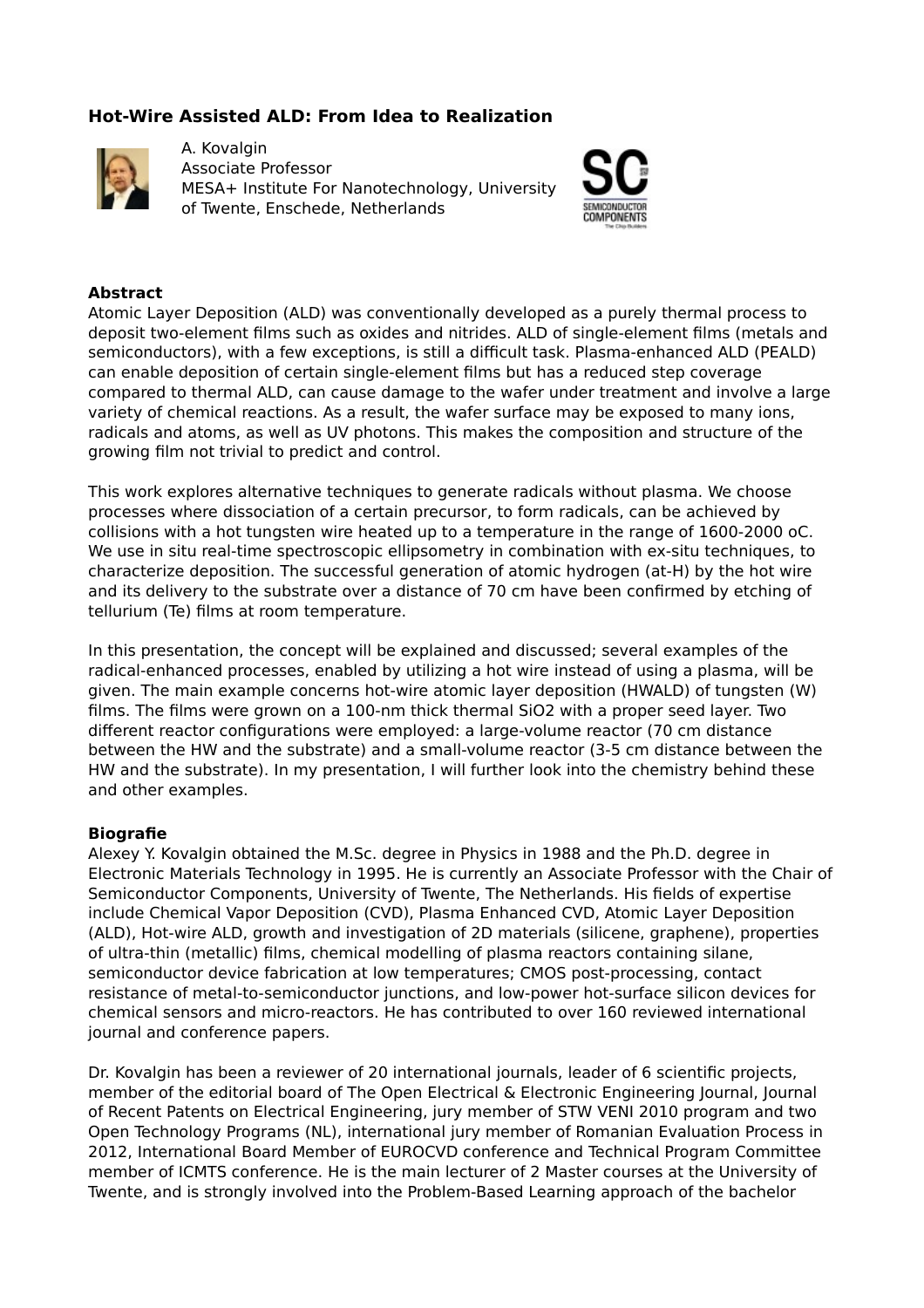education since last 2 years.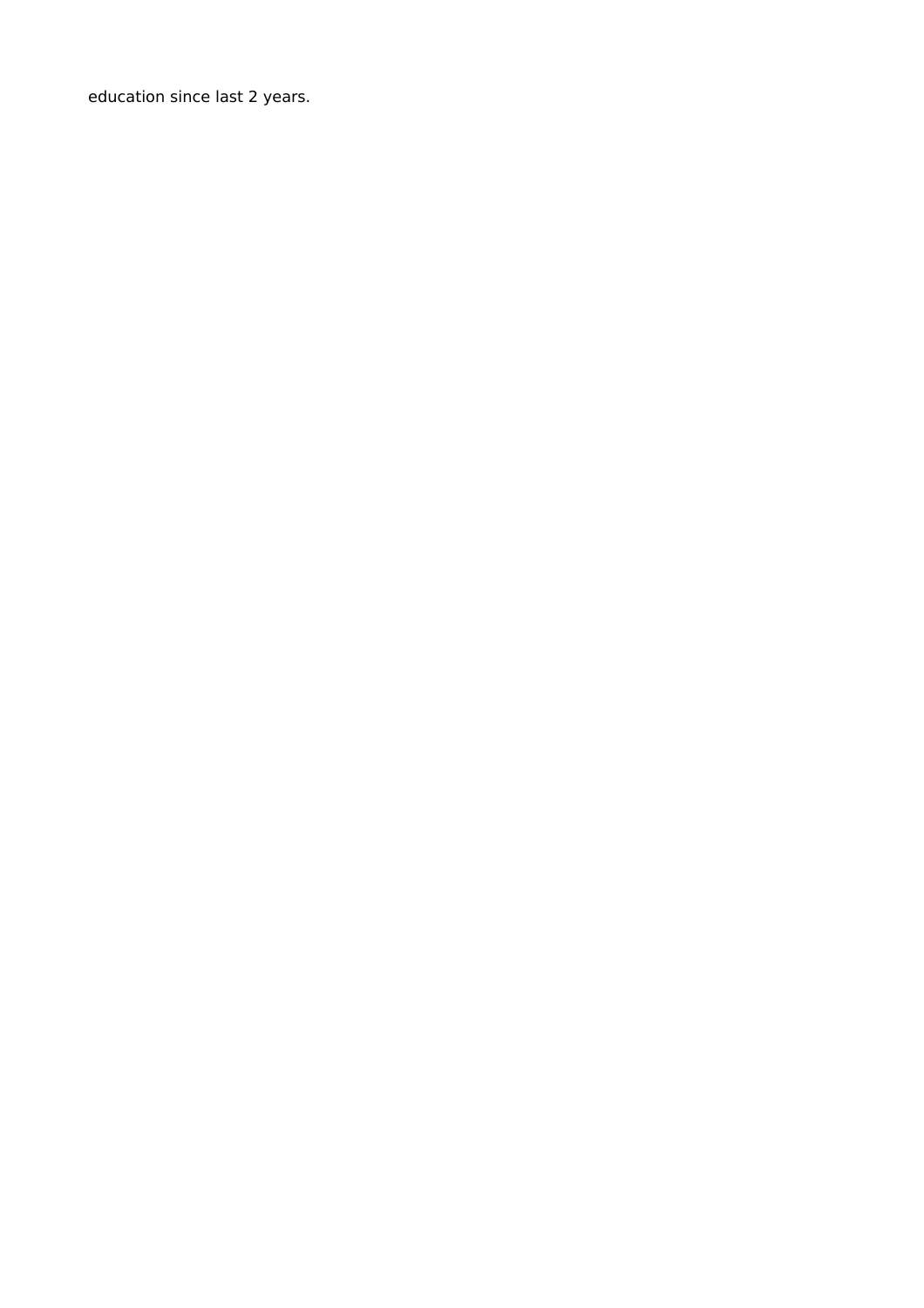# **Atomic Layer Deposition and Etching of Thin Films - Research and Application**



C. Hossbach Senior Scientist Technische Universität Dresden, Institute of Semiconductors and Microsystems, Dresden, Germany



### **Abstract**

The continuing down-scaling of dimensions in modern microelectronics as well as a huge number of applications beyond semiconductor technology lead to an increasing need for advanced deposition and etching technologies. Atomic Layer Deposition (ALD) is a method for thin film deposition, which is based on self-limiting monolayer by monolayer growth. ALD offers outstanding process properties like excellent step-coverage, film thickness control in the subnm range, pore-free deposition as well as a high thickness uniformity over large area substrates. Complementary to ALD, Atomic Layer Etching technology (ALE) removes material monolayer by monolayer. Like in ALD, sequential self-limiting surface reactions play a crucial role and potentially result in sub-nm etch depth control and a high anisotropy of etching. In our presentation we will give an overview of research and applications for both ALD and ALE technology. Based on experiences and possibilities at IHM and ALD Lab Saxony we will present selected results on ALD or ALE for e.g. device encapsulation, through silicon via, organic field effect transistors, 3D structures or memory devices. Thereby, a key component is the application of in situ and in vacuo metrology, which enables a detailed understanding of growth or etching processes.

### **Biografie**

Christoph Hossbach obtained the M.Sc. degree in Electrical Engineering in 2005 and the Ph.D. degree in Electrical Engineering in 2013. He is currently a Senior Scientist at the Institute of Semiconductors and Microsystems of Technische Universität Dresden, Germany. His fields of expertise include Atomic Layer Deposition (ALD), Plasma Enhanced ALD, Molecular Layer Deposition (MLD), Chemical Vapor Deposition (CVD), Plasma Enhanced CVD, process, film and growth characterization with in situ and ex situ metrology, as well as tool and component design. Dr. Hossbach is co-founder and university representative of science network ALD Lab Saxony. He is author or co-author in more than 30 publications and involved in organization of workshops, teaching and consulting.